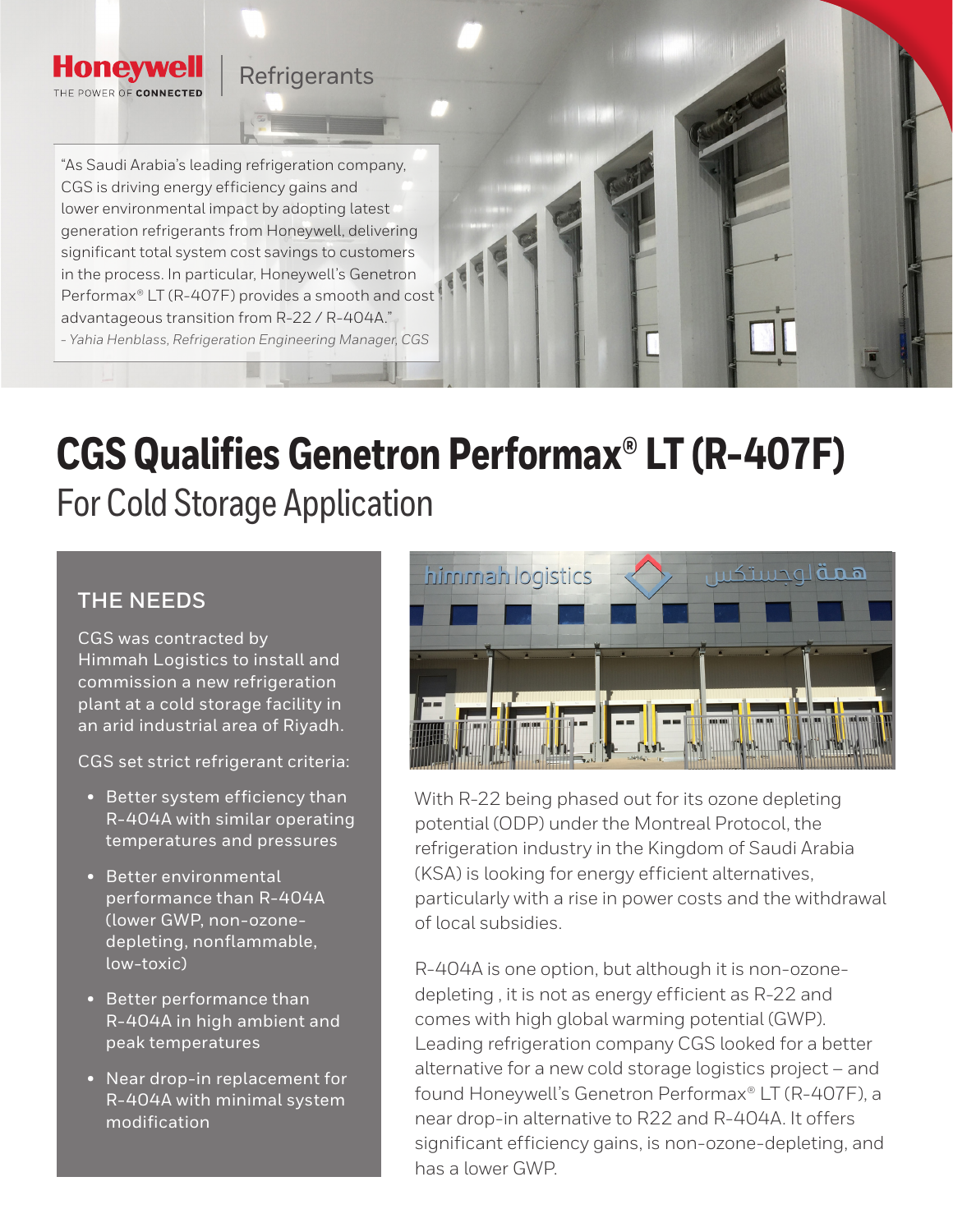### **CASE STUDY RESULTS**



Machine Room

#### **THE SOLUTION**

CGS engineers worked with Honeywell to prove the credentials of Genetron Performax® LT as a near drop-in replacement for R-22 and R-404A, with a specific focus on system efficiency, capacity, mass flow and environmental impact.

Genetron Performax LT (R-407F) is approved by major manufacturers of compressors, valves and other components, meaning it can be handled safely by technicians and contractors with no major changes.

CGS specified Genetron Performax LT R-407F for its Himmah cold storage project, without the need for any system modification. The LT and MT system is designed to serve five rooms @ -25°C and +4°C, with a total cooling area of 3,400 m2. In addition, three loading areas and a machine room needed to be maintained at 15°C and 25°C, bringing total MT and LT cooling capacities to 415KW and 354KW respectively. The refrigeration system is equipped with Bitzer screw compressors, Guntner air-coolers, BAC evaporative condensers and Danfoss controls.

### **THE BENEFITS**

The storage, handling and charging of Genetron Performax LT R-407F was the same as R-404A and, within two weeks of commissioning, the system was fully stabilized and is working to the required performance criteria.

### **THE RESULTS**

Genetron Performax LT is expected to deliver system energy savings of 183MWh\* per year over an equivalent R-404A system, leading to an annual cost savings of about SAR 55100\*\* in annual electricity bills

- 50% mass flow (kg/h) improvement over similar R-404A installations, resulting in considerable reductions in capital expenditure
- GWP 55% lower than R-404A
- Near drop-in replacement for R-404A, without any need for modification to equipment, installation procedures or commissioning timelines

**"As the Kingdom aims to reduce demand for energy consumption in line with Saudi Vision 2030, it will be imperative for the refrigeration industry to adopt refrigerants that help them achieve goals for energy savings and reduced environmental impact"**

*- Ajay Katyal, Marketing Manager, Honeywell*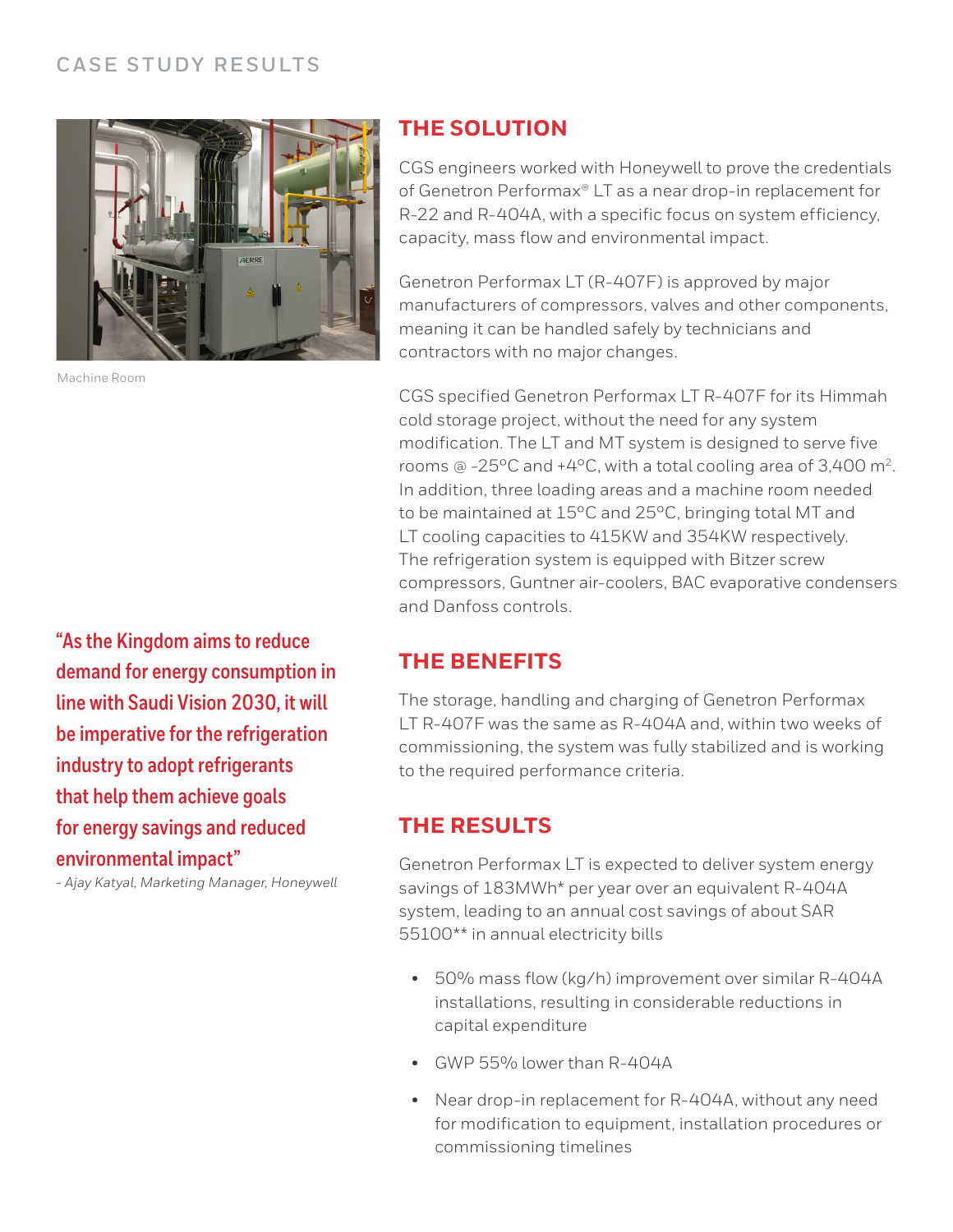## **Proving the Value of Genetron Performax® LT in High-Ambient Temperature Regions**

Using the Himmah project as a benchmark, the performance of R-407F was compared with R-404A in a detailed assessment programme, using LT and MT system evaporating temperatures of -8°C and -32°C respectively, and a condensing temperature of 36°C.

The analysis confirmed Genetron Performax LT as a lower GWP refrigerant and near drop-in replacement for R-404A for commercial refrigeration systems in KSA and other high ambient temperature regions. It also highlighted the significant energy efficiency benefits of R-407F and its lower capital and operating costs thanks to its lower system mass flow.

CGS is satisfied with the performance of Honeywell Genetron Performax LT R-407F and has already started using it as a refrigerant of choice for other projects, a strong indication of refrigerant acceptability in the region.

| <b>Total Refrigeration System Summary</b> |        |        |
|-------------------------------------------|--------|--------|
| Refrigerant                               | R-407F | R-404A |
| System heat rejection (kW)                | 566    | 562    |
| System mass flow (kg/h)                   | 1172   | 1137   |
| System efficiency (EER)                   | 2.34   | 224    |

**"In the wake of rising energy prices in the Kingdom, we were looking for ways to reduce our energy costs. Hence, the decision to move to Genetron Performax® LT was an easy one considering the terrific energy savings it offers over R-404A system"** 

*- Ahmed Al Shabbir, Cold Store Manger Himmah Logistics*



Refrigeration Rack System

 \*Assuming 80% duty cycle at rated conditions; \*\* Electricity price @SAR0.3/KWh)